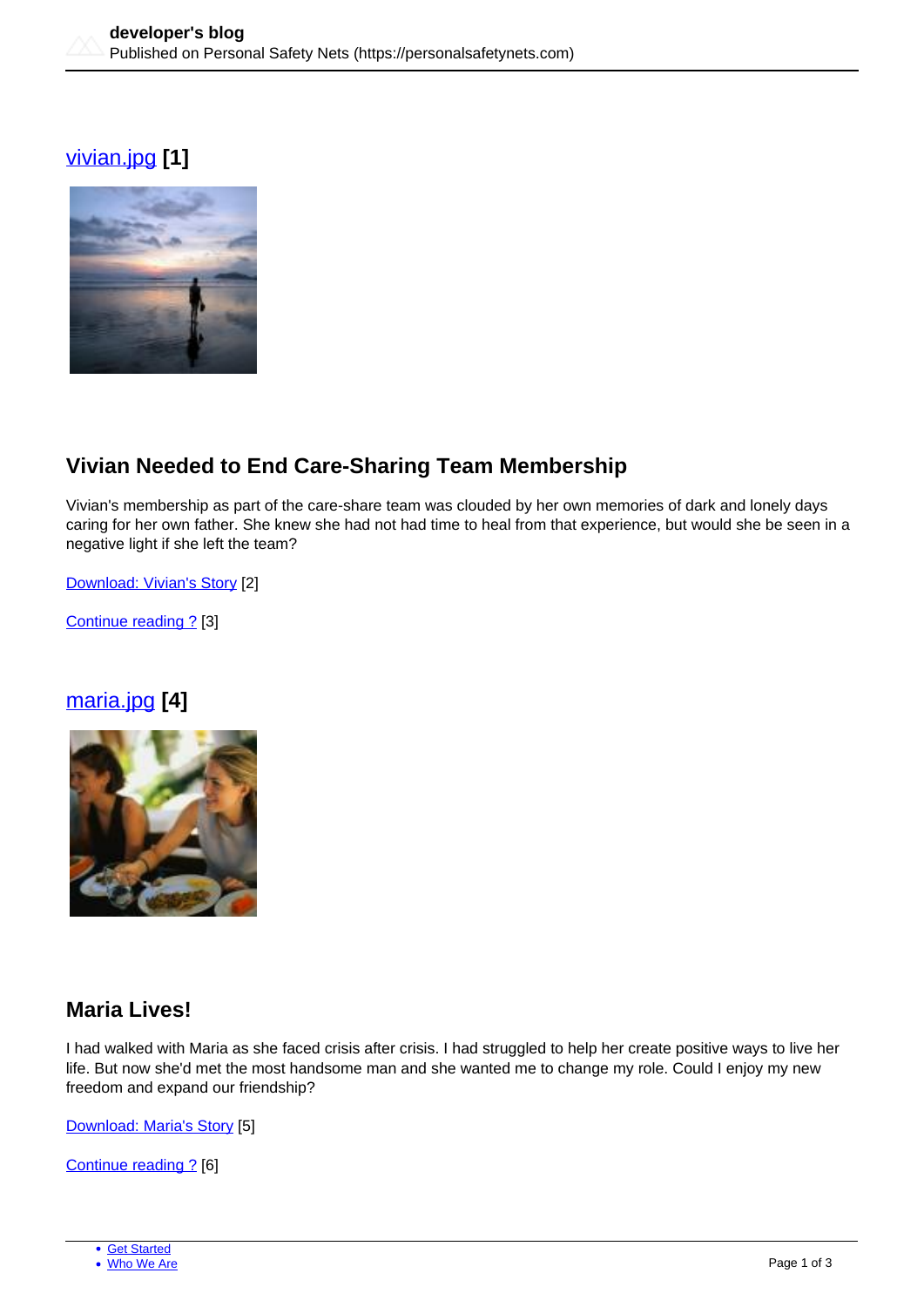### [deborah.jpg](https://personalsafetynets.com/file/558) **[7]**



## **Deborah's Many Good-byes**

She was a professional in her late forties who had early-onset Alzheimer's-type dementia and could no longer function in her many important capacities. We set up a care-share team who worked together for what ended up being a five-year journey.

[Download: Deborah's Story](https://personalsafetynets.com/sites/default/files/pages/deborah.pdf) [8]

[Continue reading ?](https://personalsafetynets.com/content/deborah) [9]

### [martin.jpg](https://personalsafetynets.com/file/557) **[10]**



## **Martin Comes Full Circle**

Martin had come to Seattle and was matched with a faith-based group who welcomed him as their care partner. He grew strong and prospered from the help and assistance of his group. And when he was ready, he joined a team that would support someone else who needed a safety net.

[Download: Martin's Story](https://personalsafetynets.com/sites/default/files/pages/martin.pdf) [11]

[Continue reading ?](https://personalsafetynets.com/content/martin) [12]

## [rest-in-peace.jpg](https://personalsafetynets.com/file/550) **[13]**